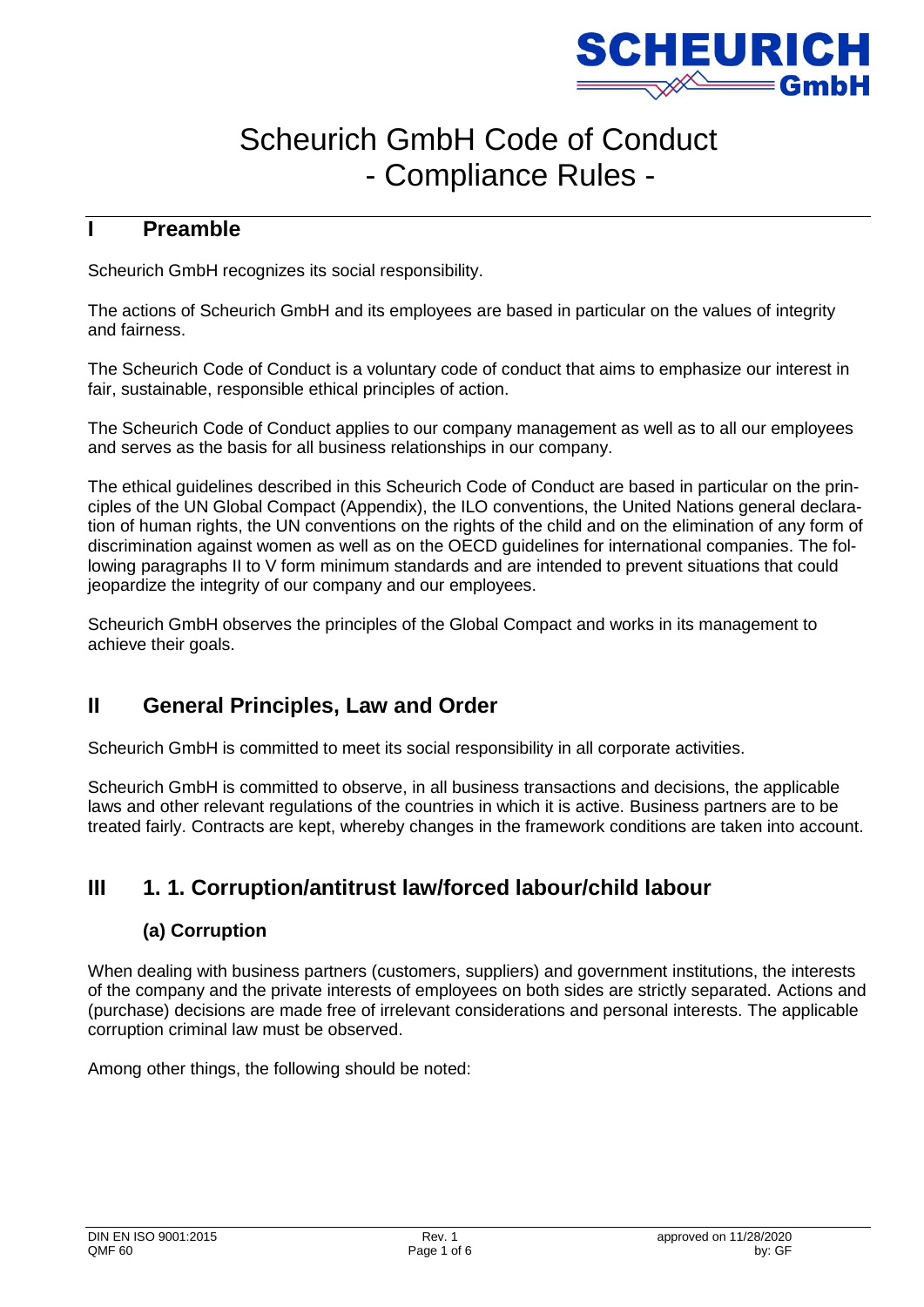

#### **Criminal offenses related to public officials**

The granting of personal benefits (in particular of a monetary nature such as payments and loans including the granting of small gifts over a longer period of time) by Scheurich GmbH and its employees to public officials (such as civil servants or employees in the public service) with the aim of providing benefits for Scheurich GmbH or themselves obtaining yourself or a third party is not allowed.

#### **Criminal offenses in business dealings**

Personal benefits of value in return for preferential treatment in business dealings may not be offered, promised, granted or approved. Likewise, personal advantages of value may neither be demanded nor accepted when dealing with business partners. Scheurich GmbH has committed its employees, that they should not be promised any corresponding advantages.

Management and employees of Scheurich GmbH may not offer, promise, demand, grant or accept any gifts, payments or services in business dealings that are granted with the intention of influencing a business relationship in an impermissible manner or when there is risk to compromising the professional independence of the business partner. This is fundamentally not the case with gifts and invitations that are within the scope of business hospitality, custom and courtesy.

Scheurich GmbH can issue binding guidelines for the acceptance and granting of gifts, invitations to hospitality and events. This can regulate exceptions with regard to appropriate low-value and symbolic gifts, appropriate business meals and appropriate events of the own company and business partners (customers, suppliers). The guideline is to be communicated transparently within Scheurich GmbH and to existing and potential business partners (publication). Scheurich GmbH names a contact person who can be contacted if Scheurich GmbH employees are in a conflict of interest, or if they are unsure whether a conflict of interest exists or could arises.

#### **(b) Conduct towards competitors (antitrust law)**

Scheurich GmbH pays attention to fair competition. Therefore, Scheurich GmbH complies with the laws that protect and promote competition, in particular the applicable antitrust laws and other laws regulating competition.

When dealing with competitors, these regulations in particular forbid agreements and other activities that influence prices or conditions, allocate sales areas or customers, or hinder free, open competition in an inadmissible manner. Furthermore, these regulations forbid agreements between customers and suppliers in which customers are to be restricted from determining their prices and other conditions for resale autonomously (determination of prices and conditions). In view of the fact that the distinction between prohibited cartels and impermissible cooperation can be problematic, Scheurich GmbH names a contact person for its employees who can be contacted in case of doubt.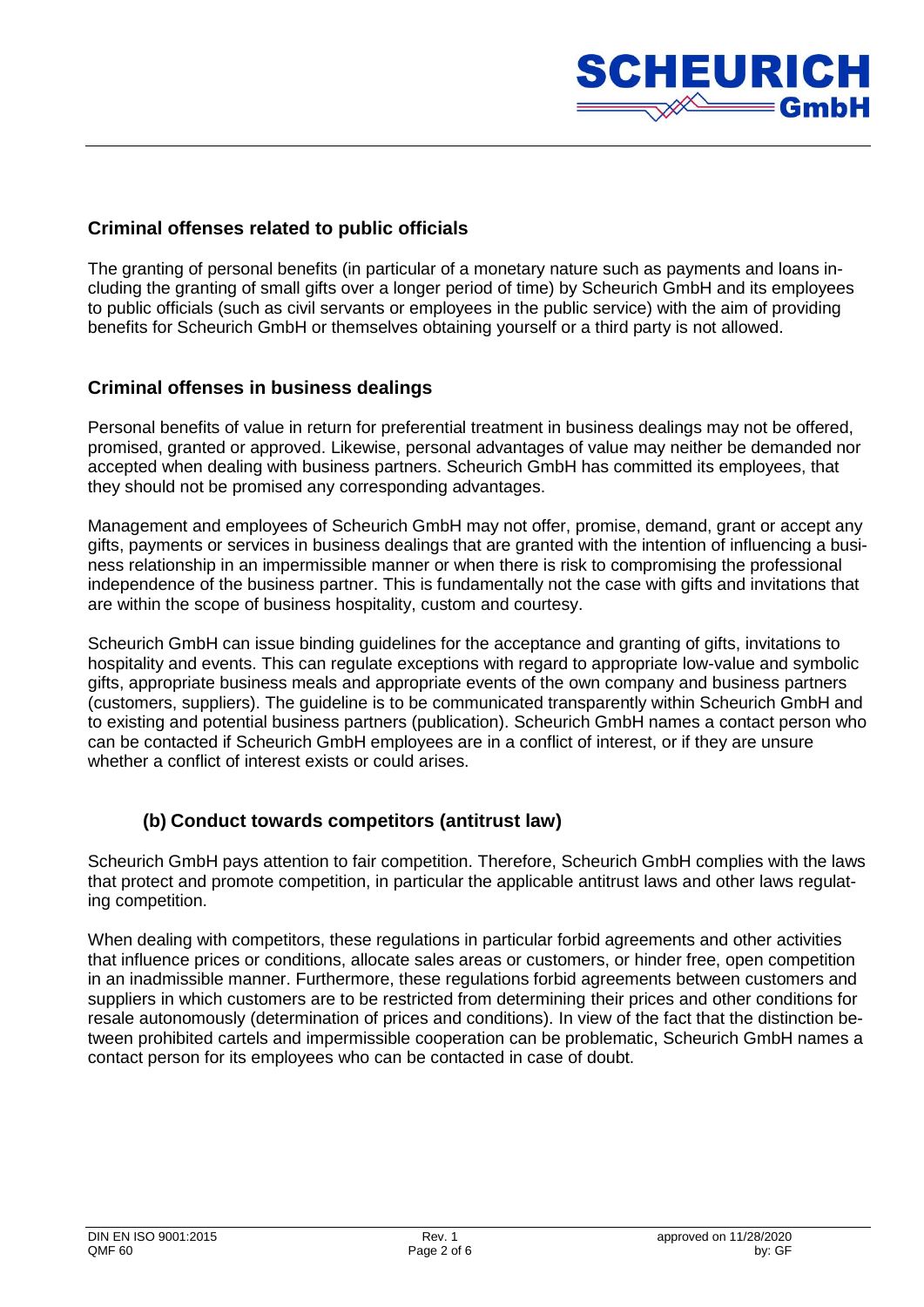

## **(c) Forced labour**

Scheurich GmbH rejects any form of forced labour.

# **(d) Child labour**

Scheurich GmbH observes the regulations of the United Nations on human and children's rights. Scheurich GmbH is committed in particular to comply with the Convention on the Minimum Age for Admission to Employment (Convention 138 of the International Labour Organization) and the Convention on the Prohibition and Immediate Actions to Eliminate the Worst Forms of Child Labour (Convention 182 of the International Labour Organization). If a national regulation regarding child labour provides stricter standards, these must be given priority.

# **III 2. Social Responsibility Principles**

# **(a) Human rights**

Scheurich GmbH respects and supports compliance with internationally recognized human rights.

## **(b) Discrimination**

Scheurich GmbH is committed to oppose any form of discrimination within the framework of the applicable laws and regulations. This particularly relates to discrimination against employees based on gender, race, disability, ethical or cultural origin, religion or belief, age or sexual orientation.

## **(c) Health protection**

Scheurich GmbH guarantees occupational health and safety in the workplace within the framework of national regulations. Scheurich GmbH supports the constant further development to improve the working environment.

#### **(d) Fair working conditions**

Scheurich GmbH respects the right to freedom of association of its employees within the framework of the respectively applicable rights and laws.

## **(e) Environmental Protection**

Scheurich GmbH is committed to the goal of environmental protection for the current and future generation. Laws that were passed to protect the environment must be observed. Scheurich GmbH supports environmentally conscious actions by its employees.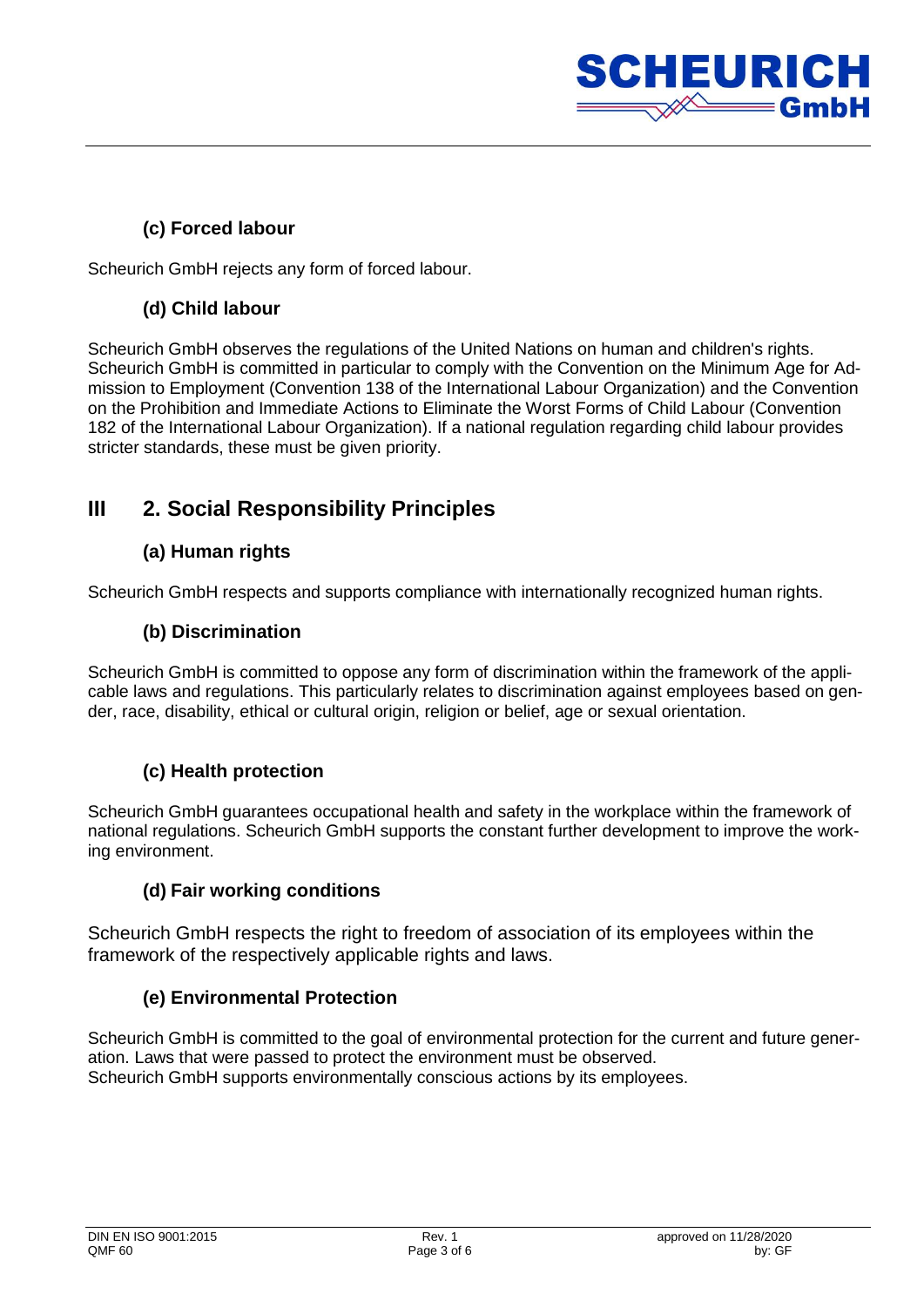

## **(f) Trade secrets**

Scheurich GmbH obliges its employees to observe company and business secrets. Confidential information and confidential documents may not be passed on to third parties without authorization or made accessible in any other way. Unless an authorization has been given or the information is publicly available.

# **IV Suppliers**

Scheurich GmbH will convey the principles of this Code of Conduct (Section III -1.) to its direct suppliers promote compliance with the content of the Code of Conduct among its suppliers as well as possible and ask them also to follow the Code of Conduct. Scheurich GmbH recommends its suppliers to ask their suppliers to follow the Code of Conduct.

# **V Observance**

Scheurich GmbH is committed to make its employees aware of the content regulated in this Code of Conduct and the obligations arising from it.

Scheurich GmbH is committed to work towards ensuring that the company complies with the principles of this code of conduct, in particular by designing and, if necessary, adapting guidelines and processes.

Upon request, Scheurich GmbH will name the responsible contact person for this Code of Conduct, who can provide binding information on compliance with this Code of Conduct.

Scheurich GmbH has taken by suitable organizational precautions to ensure that this Code of Conduct is adhered to by the company and its management.

This is done in particular by introducing and maintaining appropriate controls and plausibility checks.

Wolfegg, November 2020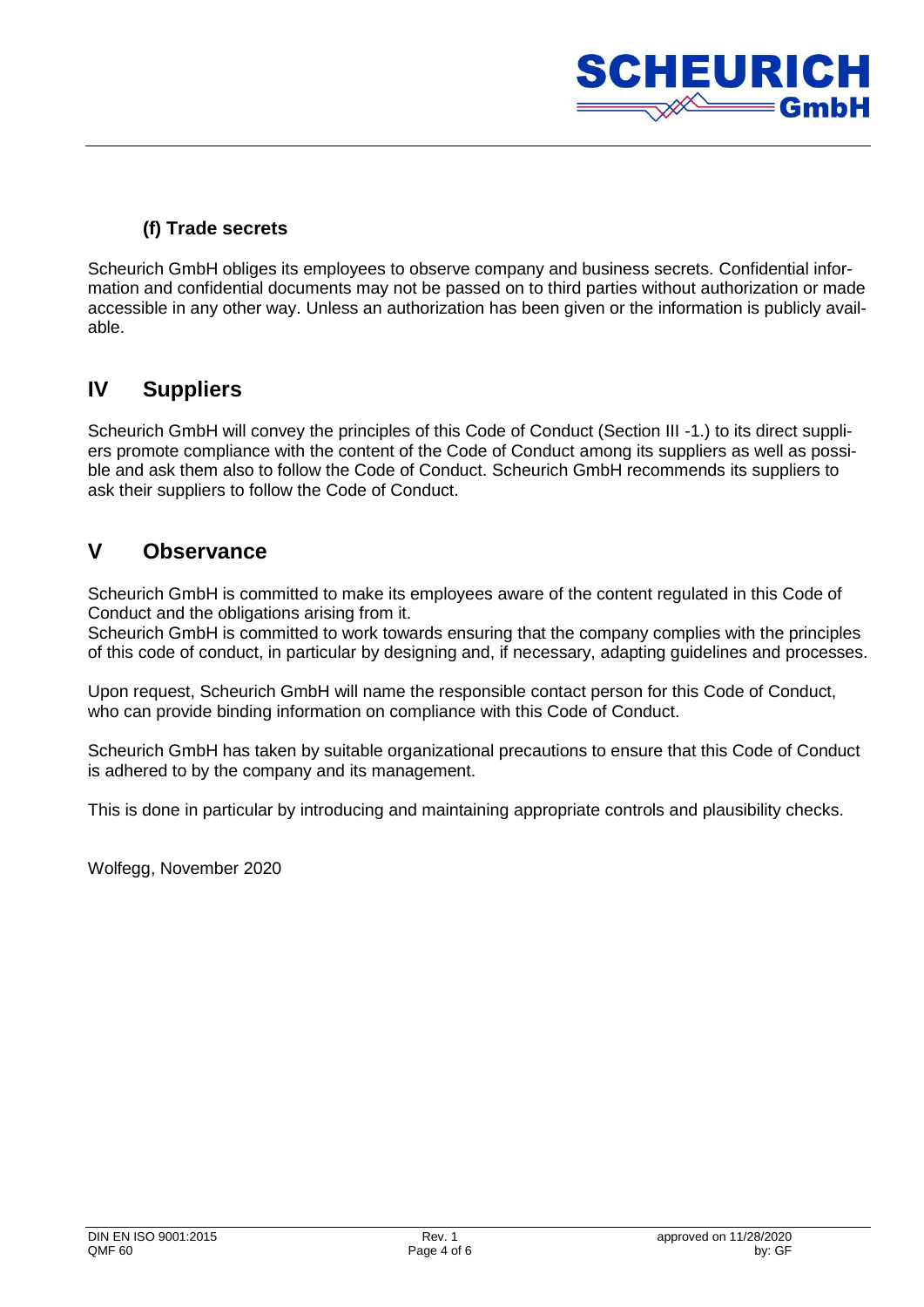

# **Appendix**

## **United Nations Global Compact**

#### **The ten principles**

The principles of the Global Compact are based on a worldwide consensus that is derived from ...

- The Universal Declaration of Human Rights
- The International Labour Organization Declaration on Fundamental Principles and Rights at Work
- The Rio Declaration on Environment and Development and ...
- The United Nations Convention against Corruption.

The Global Compact requires companies to recognize, support and put into practice a catalogue of basic values within their sphere of influence in the field of human rights, labour standards, environmental protection and the fight against corruption:

#### **Human Rights**

- Principle 1: Businesses should support and respect the protection of internationally proclaimed human rights; and ...
- Principle 2: make sure that they are not complicit in human rights abuses.

#### **Labour**

- Principle 3: Businesses should uphold the freedom of association and the effective recognition of the right to collective bargaining; and stand up for ...
- Principle 4: the elimination of all forms of forced and compulsory labour;
- Principle 5: the effective abolition of child labour; and ...
- Principle 6: the elimination of discrimination in respect of employment and occupation.